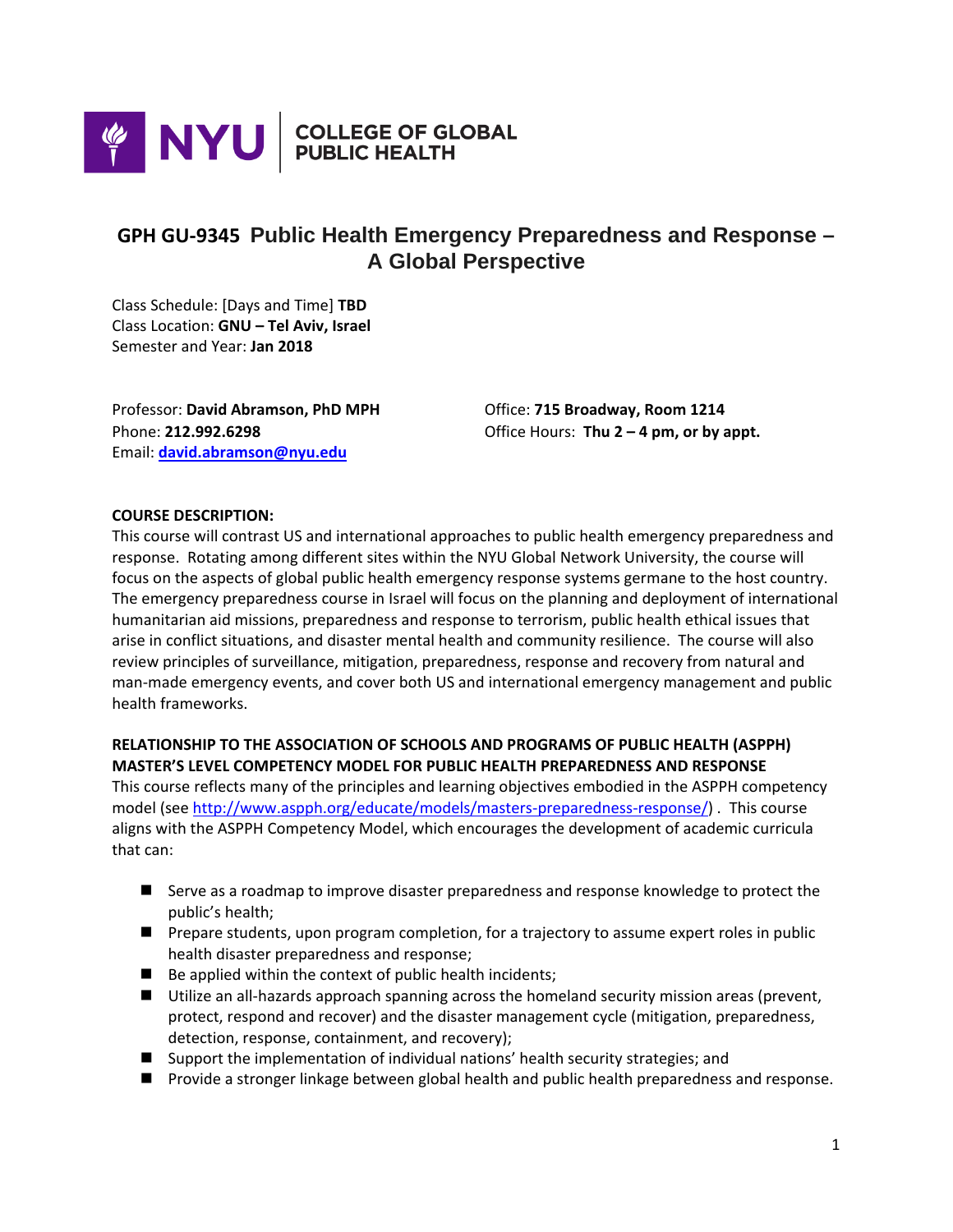# **COURSE OBJECTIVES:**

Students who successfully complete this course will be able to:

- 1. [*PUBLIC HEALTH SYSTEMS AND DESIGN*] Characterize the role of the public health system before, during, and after a public health emergency. This includes describing the roles of public health workers and public health organizations;
- 2. [*COMMUNICATION AND INFORMATION*] Review key elements and challenges for public health risk and crisis communication;
- 3. [*PUBLIC HEALTH INFRASTRUCTURE AND LEVERS*] Describe the essential elements involved in establishing a public health emergency response infrastructure:
	- a. Describe the organizational structure of Incident Command Systems and similar organizational emergency management and coordination frameworks used globally;
	- b. Identify strategies for conducting rapid needs assessments, post-disaster;
	- c. Review processes for ensuring public health workforce readiness, surge-capacity and continuity of essential services;
	- d. Describe means of assessing and addressing community mental health and resilience, both before and after disaster events
- 4. [*PUBLIC HEALTH ETHICS*] Analyze ethical challenges faced in public health emergencies;
- 5. [*RISKS, THREATS, AND DETERMINANTS OF HEALTH*] Define and characterize different types of major public health emergency events.

#### **PRE-REQUISITES:**

Pre-requisites for this course include GPH-GU 2106 Epidemiology and GPH-GU 2140 Global Issues in Social & Behavioral Health. Non-public health students should discuss with the instructor what other courses might substitute for these required courses.

#### **COMPETENCIES COVERED IN THE COURSE:**

| Objective #    | Competency                                                                                                                                                                                                                  |
|----------------|-----------------------------------------------------------------------------------------------------------------------------------------------------------------------------------------------------------------------------|
|                | <b>PUBLIC HEALTH SYSTEMS AND DESIGN:</b> Demonstrate the ability to plan for the design,<br>development, implementation, and evaluation of strategies to improve individual and<br>community health                         |
| $\overline{2}$ | <b>COMMUNICATION AND INFORMATION:</b> Gather, process, and present information to<br>different audiences in-person, through information technologies, or through media channels                                             |
| 3              | PUBLIC HEALTH SYSTEM INFRASTRUCTURE AND LEVERS: Describe steps and<br>procedures for the planning, implementation and evaluation of public health programs,<br>policies and interventions                                   |
|                | <b>PUBLIC HEALTH ETHICS:</b> Apply ethical principles to public health research, program<br>planning, implementation and evaluation                                                                                         |
| 5              | RISKS, THREATS, AND DETERMINANTS OF HEALTH: Identify determinants for disease<br>that include individual, social/contextual, and structural determinants of morbidity and<br>mortality trends within and across populations |

#### **COURSE REQUIREMENTS AND EXPECTATIONS:**

**Class Attendance and Participation**: Students are expected to be actively involved and participate in each class, including preparing for class by completing assigned readings. *Class attendance and participation will account for 15% of the student's final grade.* The students are expected to attend and participate in class discussions on the topics assigned to them each week. Please e-mail Dr. Abramson in advance if you have to miss a class. Students are held responsible for all material covered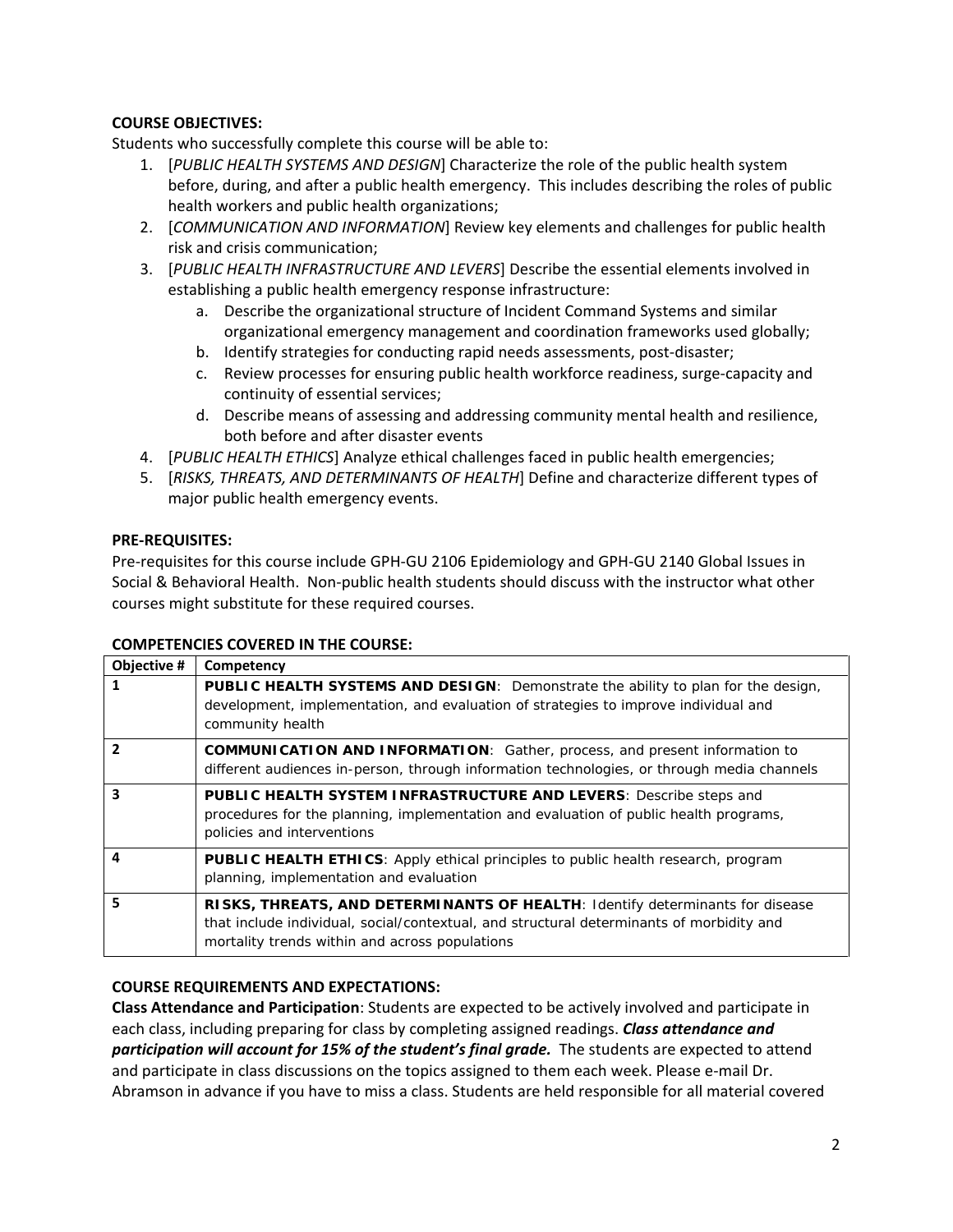in class. The class attendance and participation score will be figured as followed: (1) A class attendance ratio will be calculated as the proportion of attended classes over all classes held; (2) Class participation will be scored for each student for each class as  $3 =$  "very active participant,"  $2 =$  "moderate participant," 1 = "infrequent participant," and 0 = "did not participate/did not attend." This participation score will be summed and averaged over all classes held, and then an overall class participation ratio will be calculated as the average score divided by "3"; (3) The total class attendance and participation score will then be calculated as [class attendance ratio] x [class participation ratio] x 15.

**Site visits, academic conference attendance, and disaster drills**: This intensive J-term class will take advantage of access to domestic and international experts in public health emergency management and disaster research, and will include class visits to organizations involved in, or conferences focused on, disaster preparedness, response, or research. In addition, the class will participate in table-top drills or functional exercises, as available. Such drills and exercises are designed to provide hands-on experience and simulations of an emergency situation. Students will be expected to familiarize themselves with the content area of the site visits or disaster drills, using class lecture materials and assigned readings. *Attendance and active engagement in these site visits and disaster drills will constitute 15% of the student's final grade.* The site visit engagement score will be figured as followed: (1) An attendance ratio will be calculated as the proportion of attended site visits, conference meetings, or drills over the number of all potential visits and drills; (2) Engagement will be scored for each student for each site visit or drill as  $3 =$  "very engaged,"  $2 =$  "moderately engaged,"  $1 =$  "not very engaged," and  $0 =$  "not at all engaged/did not attend." This engagement score will be summed and averaged over all site visits or drills held, and then an overall class participation ratio will be calculated as the average score divided by "3"; (3) The total engagement score will then be calculated as [attendance ratio] x [engagement ratio] x 15.

**Case Studies and Team presentations**: The site visits and guest lectures in Israel will be supplemented by a series of four case studies. Students are expected to read and familiarize themselves with all the case material provided. The class will be divided in to 4 teams. Each team (composed of 4 students) will be responsible for presenting one case to the class. The case material will be available in NYU Classes. Case presentations will involve a summary of the specific case and a discussion of how each case illustrates aspects of the course's main themes – formal and informal systems, organizational levers and practices, specific threats and consequences, ethical issues, or communication issues. Although all students are expected to have read each case thoroughly, the presenting team will be expected to lead the discussions. When Dr. Abramson presents questions about the case, the presenting team will be expected to respond first. *These team presentations are worth 20% of the student's final grade (20 points).* 

There will be a total of four cases: (1) Katrina, Sandy, and Hospital Evacuations; (2) SARS in Toronto; (3) The Japan Tsunami/Earthquake and Cascading Consequences; and (4) Cyber-terrorism. **Important note**: in addition to the written material for these cases, there is also an excellent and riveting 54-minute video that is part of the Japan case – Frontline: Inside Japan's Nuclear Meltdown. [http://www.pbs.org/wgbh/pages/frontline/japans-nuclear-meltdown/.](http://www.pbs.org/wgbh/pages/frontline/japans-nuclear-meltdown/) *Please view this video BEFORE we travel to Israel, if possible.*

#### *Case teams:*

Team 1 – Ramon, Rebecca, Emily, Vaishali: Hospital evacuation case Team 2 – Kavitha, Sasha, Gabrielle, Seth: SARS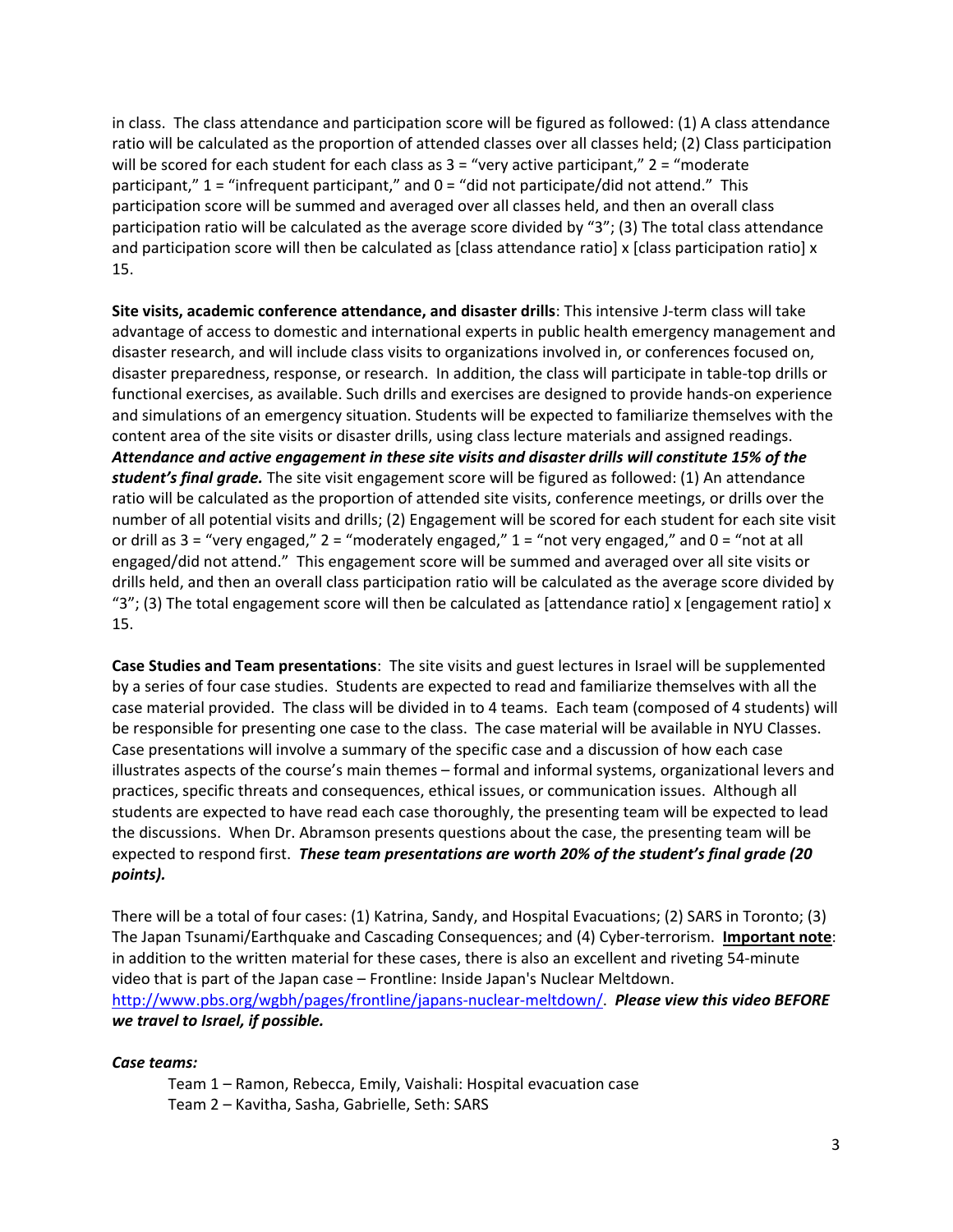Team 3 – Molly, Ashley, Sofie, Courtney: Japan tsunami Team 4 – Zoe, Vaibhav, Angie, Enrique: Cyber-terrorism

**Conference presentation critiques**: Each student will present a critique of a paper presented at the international conference, a poster, or a research session. This oral, ten-minute critique will include the following: (1) a brief summary of the research objectives, methods, findings, and conclusions presented by the scientist(s); (2) the student's assessment and justification of the strengths and limitations of the research, as presented by the scientist(s); and (3) the potential application of the research or methods to another disaster setting, either domestic or international. In considering how this research, policy, or practice might be applied in another setting, students might reflect upon the influence of political, economic, social, demographic, or cultural factors and their influence on the activity or the outcomes. *The oral critique will account for 30% of the student's final grade.*

**FEMA Certification:** All students must complete and become certified in the FEMA courses, Incident Command Systems 100 and 200. Copies of certification of completion are due in Dr. Abramson's office by TBD. These courses are available at no cost at the following web addresses:

- 1. ICS 100, Introduction to Incident Command System, <http://training.fema.gov/EMIWeb/IS/IS100a.asp>
- 2. ICS 200, ICS for Single Resources and Initial Action Incidents <http://training.fema.gov/EMIWeb/IS/IS200a.asp>

Each program is estimated to take three hours to complete, and each program will yield 0.3 CEUs. These are certifications that many departments of health and other agencies now require for emergency operations positions. Please bring a copy of your certificate to class. *Satisfactory completion of each course will account for 5 points each, representing a total of 10% of the student's final grade.* It is recommended that students complete these FEMA Certification courses prior to traveling.

**Final paper:** Prepare a Briefing Memo addressed to a governor or to a federal secretary (Secretary of Health, or Secretary of Homeland Security, for example) that recommends adoption or adaptation of a strategy you learned about in Israel to some current US emergency preparedness, response, or recovery practice. The Briefing Memo should include the following:

- A specific recommendation for a change in US policy or practice;
- A summary of the problem that the strategy is intended to address;
- A description of current US practice. Be specific about what the US practice is. Describe limitations, weaknesses, or gaps associated with this practice. Whenever possible, cite reputable evidence in footnotes to bolster your points;
- A description of the proposed practice. Be specific about this proposed practice is, and how and why it evolved as it did. Describe the strengths or successes associated with this strategy, citing evidence if available;
- Close by re-capitulating your recommendation and the rationale for it.
- The general format of the Briefing Memo should include the following:
	- Appropriate heading for a formal memo (To, From, Date, Regarding, with clear title or position of intended recipient).
	- Recommendation what specific policy or operational change should be made to US emergency preparedness, response, or recovery strategies, and how can this change be accomplished.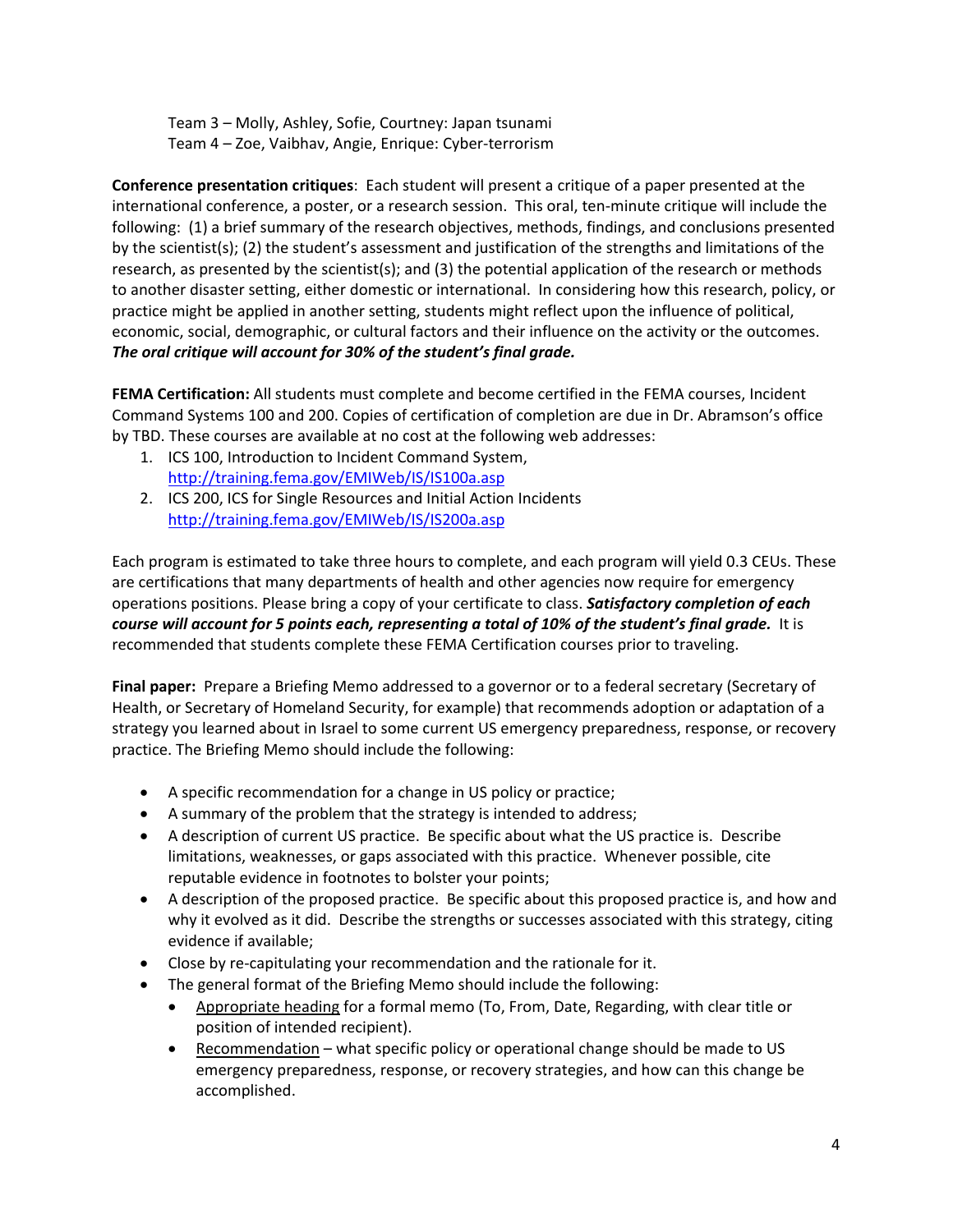- Background/context of problem this recommendation is addressing what is the fundamental problem, gap, or need that this strategy will address? This should be a crisp description of the problem statement. What is the context of the roles(s) or requirements of the organization or agency in relationship to this problem. For example, if it's a problem of certifying volunteer health providers, and this memo is directed at the commissioner of the state public health agency, articulate that it is the state health department's legal responsibility to assure an appropriate medical workforce, and/or to manage such medical "surge." [WHAT IS THE PROBLEM?]
- Data or evidence substantiating the problem The student should establish the credibility of any evidence presented, and be clear and specific about data or literature referred to. All citations should be included in footers in the document. [HOW DO WE KNOW THIS IS A PROBLEM?]
- Proposed strategy a clear description of the proposed solution to the problem. After describing the solution in some detail, the student should provide evidence justifying this proposed solution. The evidence should be drawn from scientific literature (peer-reviewed article or the grey literature) or from expert "testimony" (such as our guest lecturers). [HOW DO WE ADDRESS THE PROBLEM?]
- Anticipated barriers to implementation of the proposed solution, and strategies that might address these barriers. [HOW DO WE OVERCOME BARRIERS TO IMPLEMENTATION?]
- Summary paragraph or two on why this makes sense or is important for the agency or organization to adopt. [WHY SHOULD WE DO IT?]

The Briefing Memo should be approximately 3-5 double-spaced pages. Please include references as footnotes on the same page as the citation. Margins should be 1" all around, and font should be no larger than 12 point. *The final paper represents 10% of the student's final grade (10 points).*

# COURSE TEXTS

- 1. The principal textbook for this course is Public Health Management of Disasters: The Practice Guide, edited by Linda Young Landesman and Rita Burke ( $4<sup>th</sup>$  edition). APHA Press. Washington, DC, 2011. ISBN: 978-087553-0048. Available for purchase at <http://secure.apha.org/imis/ItemDetail?iProductCode=978-087553-2790&CATEGORY=BK> and on Amazon.
- 2. Additional case material will be available in NYU Classes, under the Resources tab.

# ADDITIONAL COURSE RESOURCES:

Standard supplemental resources are listed below.

- 3. Centers for Disease Control and Prevention. Public Health Emergency Response Guide for State, Local, and Tribal Public Health Directors. Version 1.0. <http://www.bt.cdc.gov/planning/responseguide.asp>
- 4. Liddell MK, Prater CS, Perry RW, Nicholson WC. Fundamentals of Emergency Management. FEMA, 2006. Link:<http://archone.tamu.edu/hrrc/Publications/books/>
- 5. Johns Hopkins and Red Cross/Red Crescent. Public Health Guide for Emergencies. The Johns Hopkins School of Public Health, 2008. [http://www.jhsph.edu/refugee/publications\\_tools/publications/\\_CRDR\\_ICRC\\_Public\\_Health\\_Gu](http://www.jhsph.edu/refugee/publications_tools/publications/_CRDR_ICRC_Public_Health_Guide_Book/Public_Health_Guide_for_Emergencies) [ide\\_Book/Public\\_Health\\_Guide\\_for\\_Emergencies](http://www.jhsph.edu/refugee/publications_tools/publications/_CRDR_ICRC_Public_Health_Guide_Book/Public_Health_Guide_for_Emergencies)
- 6. Department of Homeland Security, National Response Framework Resource Center: <http://www.fema.gov/emergency/nrf/>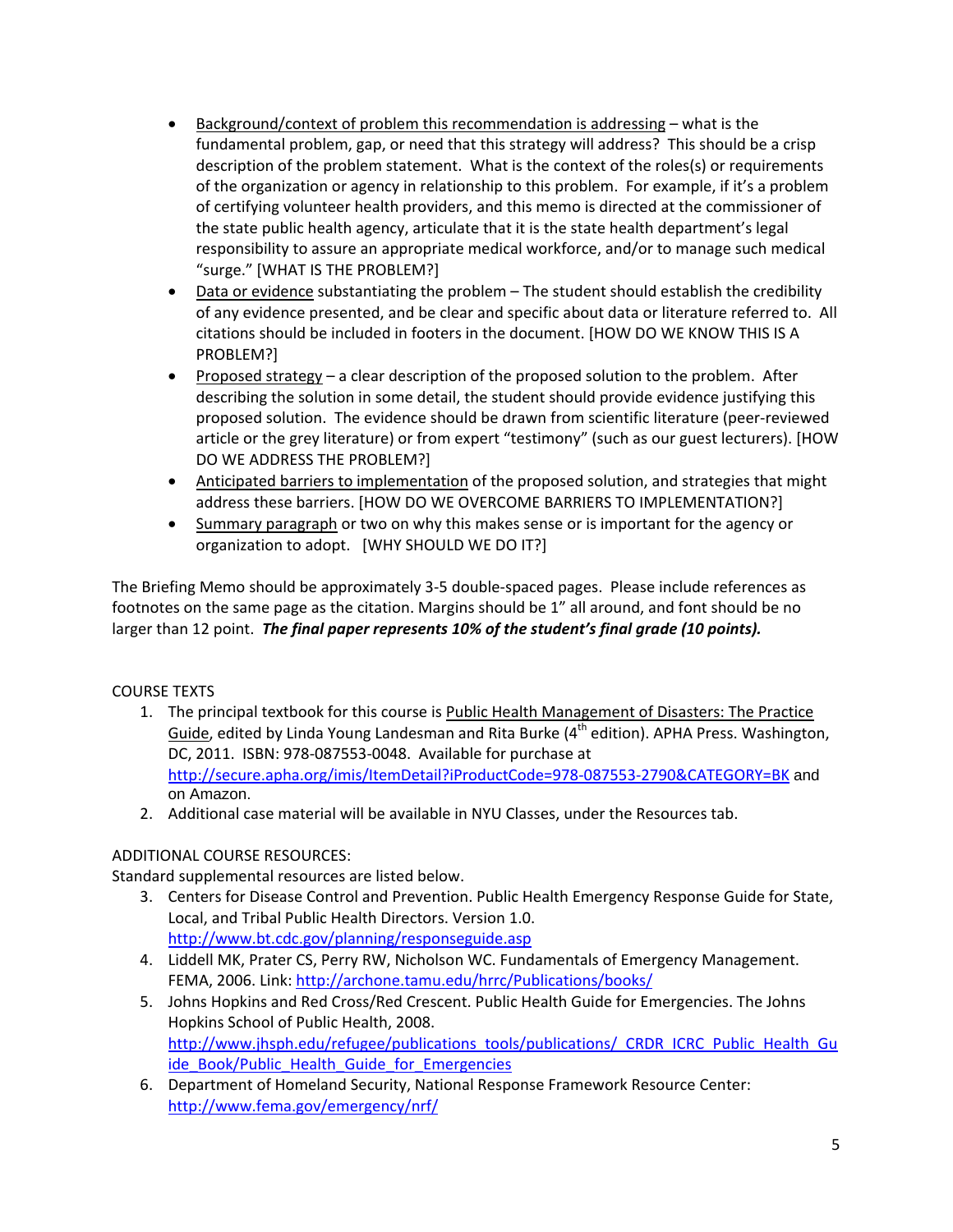7. WHO Health Library for Disasters:<http://www.helid.desastres.net/>

#### **GRADING RUBRIC:**

| Item:                                                                         | <b>Percentage or Points:</b> |
|-------------------------------------------------------------------------------|------------------------------|
| Class attendance and participation                                            | 15                           |
| Site visits, academic conference attendance, and disaster drill participation | 15                           |
| <b>Group Case Presentation</b>                                                | 20                           |
| Conference presentation critique                                              | 30                           |
| <b>FEMA Certification</b>                                                     | 10                           |
| Final briefing memo                                                           | 10                           |

#### **GRADING SCALE:**

| А:  | 93-100 | $C+$ : | 77-79 |
|-----|--------|--------|-------|
| A-: | 90-92  | C:     | 73-76 |
| B+: | 87-89  | C-:    | 70-72 |
| B:  | 83-86  | D+:    | 67-69 |
| B-: | 80-82  | D:     | 60-66 |
|     |        | F:     | <60   |

### **NYU CLASSES:**

NYU Classes may be used for assignments, announcements, and communication, depending upon reliability of Internet access and reliability. NYU Classes is accessible through at [https://home.nyu.edu/academics.](https://home.nyu.edu/academics)

#### **TECHNOLOGY POLICY:**

Laptops or tablets may only be used for note-taking or to reference the course readings in the classroom. Use of laptops, tablets, or cellphones for other purposes (e.g., email, social media, Internet browsing) is disruptive to the spirit of class engagement and participation, and is not allowed. If you need to make a call or answer an urgent text or email, please step out of the classroom.

#### **COURSE OUTLINE:**

| <b>DATE</b> | <b>DAY</b> | <b>TOPIC / THEME</b>                | <b>TIME</b>     | <b>LECTURER / NOTES</b>   | <b>SITE</b>   |  |
|-------------|------------|-------------------------------------|-----------------|---------------------------|---------------|--|
| 1/2/18      | <b>Tue</b> | <b>Students arrive</b>              |                 |                           |               |  |
| 1/3/18      | <b>Wed</b> | Orientation / Introductory material |                 |                           |               |  |
|             |            | Course Orientation                  | $9:15 - 10:15$  | <b>Dr. David Abramson</b> | Meet in lobby |  |
|             |            |                                     |                 |                           | of Bnei Dan   |  |
|             |            |                                     |                 |                           | Hostel        |  |
|             |            | <b>Israel Orientation</b>           | $10:30 - 11:45$ | Dr. Edan Raviv, PhD       | NYU-TA        |  |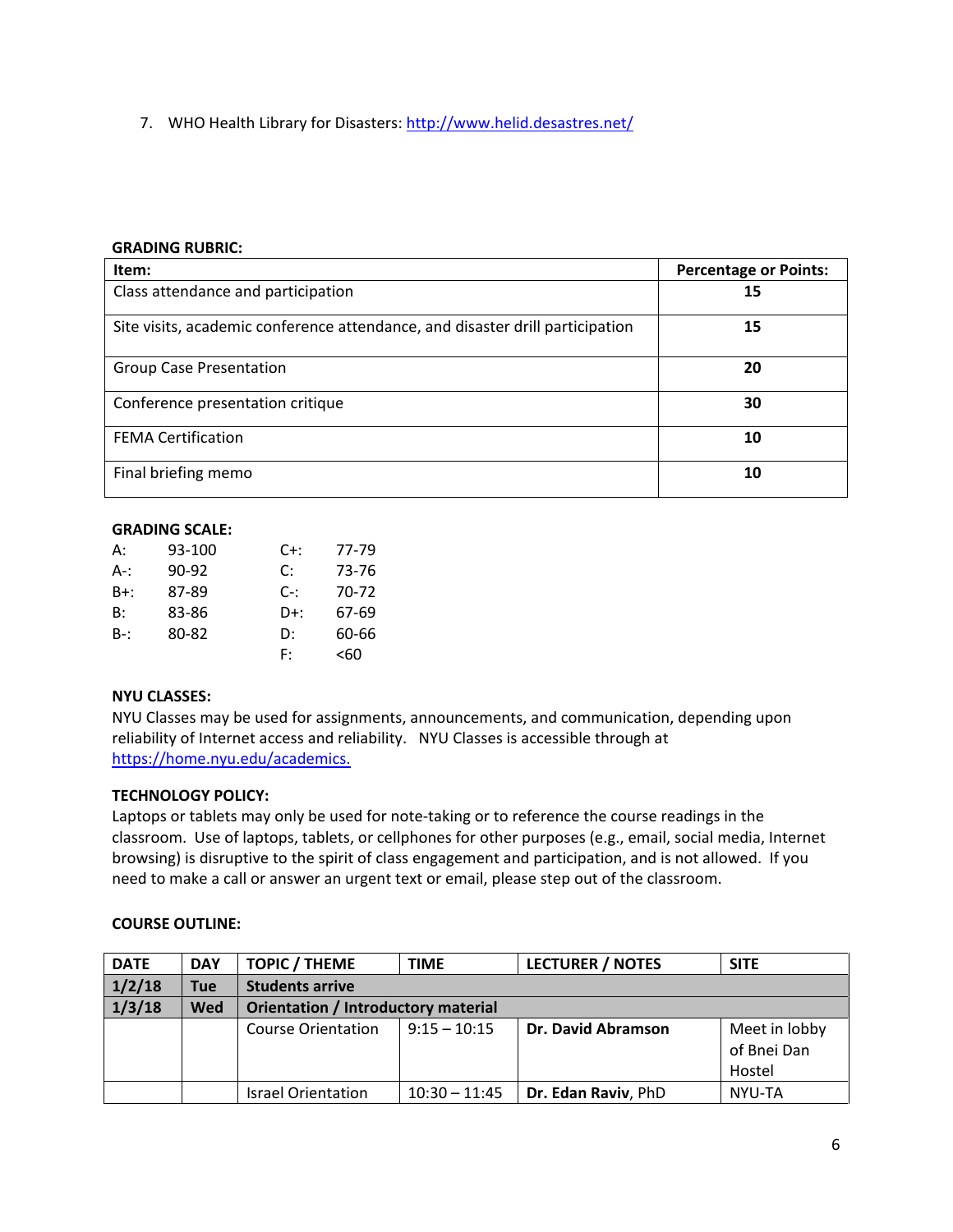| <b>DATE</b> | <b>DAY</b> | <b>TOPIC / THEME</b>                   | <b>TIME</b>     | <b>LECTURER / NOTES</b>                                       | <b>SITE</b>   |
|-------------|------------|----------------------------------------|-----------------|---------------------------------------------------------------|---------------|
|             |            |                                        |                 | (social, cultural, political                                  |               |
|             |            |                                        |                 | history of Israel)                                            |               |
|             |            | NYU-TA Orientation                     | $11:45 - 13:30$ | Eran Rothshenker, NYU-                                        | Walking tour  |
|             |            |                                        |                 | TA residential life                                           | on Tel Aviv   |
|             |            |                                        |                 |                                                               | neighborhood  |
|             |            | Israeli "All-Hazards"                  | $14:30 - 16:30$ | Dr. Odeda Benin-Goren,                                        | NYU-TA        |
|             |            | approach to public                     |                 | PhD RN CEN. Senior                                            |               |
|             |            | health emergency                       |                 | <b>Consultant for Emergency</b>                               |               |
|             |            | management                             |                 | Preparedness, Assessment                                      |               |
|             |            |                                        |                 | and Coordination in                                           |               |
|             |            |                                        |                 | Disaster, UNDAC                                               |               |
| 1/4/18      | Thu        | Leadership, Command, Organization      |                 |                                                               |               |
|             |            | Chronology of Israeli                  | $10:00 - 11:30$ | Dr. Benny Hary, PhD,                                          | NYU-TA        |
|             |            | history                                |                 | <b>NYU-TA Director</b>                                        |               |
|             |            | Israeli approaches                     | $13:00 - 15:00$ | Dr. Roee Singer, MD MPH,                                      |               |
|             |            | to epidemiology,                       |                 | Deputy Director, Division                                     |               |
|             |            | and compliance with                    |                 | of Epidemiology, Israeli                                      |               |
|             |            | <b>International Health</b>            |                 | Ministry of Health                                            |               |
|             |            | Regulations                            |                 |                                                               |               |
|             |            | <b>Difficult Cases:</b>                | $15:30 - 17:30$ | Dr. Bruria Adini, PhD,                                        |               |
|             |            | Challenges faced by                    |                 | professor of disaster                                         |               |
|             |            | Israel's public health                 |                 | management, School of                                         |               |
|             |            | and disaster                           |                 | Public Health, Sackler                                        |               |
|             |            | management                             |                 | Faculty of Medicine, Tel                                      |               |
|             |            | systems                                |                 | <b>Aviv University</b>                                        |               |
| 1/5/18      | Fri        | Case study prep, and Ethics            |                 |                                                               |               |
|             |            | Case preparation                       | morning         |                                                               |               |
|             |            | Allocation of scarce                   |                 | David Abramson                                                | NYU-TA        |
|             |            | resources exercise                     |                 |                                                               |               |
| 1/6/18      | Sat        | Day off (tour of Kinneret)             |                 |                                                               |               |
| 1/7/18      | Sun        | <b>Mental health and resilience</b>    |                 |                                                               |               |
|             |            | Individual and                         | $9:00 - 10:00$  | David Abramson                                                | NYU-TA        |
|             |            | Community                              |                 |                                                               |               |
|             |            | resilience<br><b>Case 1: Hurricane</b> | $10:15 - 11:15$ |                                                               | NYU-TA        |
|             |            | <b>Sandy hospital</b>                  |                 |                                                               |               |
|             |            | evacuation                             |                 |                                                               |               |
|             |            | Case 2: Cyber-                         | $11:30 - 12:30$ |                                                               | NYU-TA        |
|             |            | security                               |                 |                                                               |               |
| 1/8/18      | <b>Mon</b> |                                        |                 | Hospital readiness, International Aid, and Disaster Workforce |               |
|             |            | Disaster response --                   | $10:00 - 12:30$ | Felix Lotan, Senior                                           | Magen David   |
|             |            | workforce                              |                 | Paramedic and Jerusalem                                       | Adom          |
|             |            |                                        |                 | Region Deputy Director of                                     | Jerusalem     |
|             |            |                                        |                 | Magen David Adom                                              |               |
|             |            |                                        |                 | (Israeli red cross and EMS)                                   |               |
|             |            | Hospital readiness                     | $3:00 - 3:45$   | Dr. Todd Zalut, MD,                                           | Shaare Zedek, |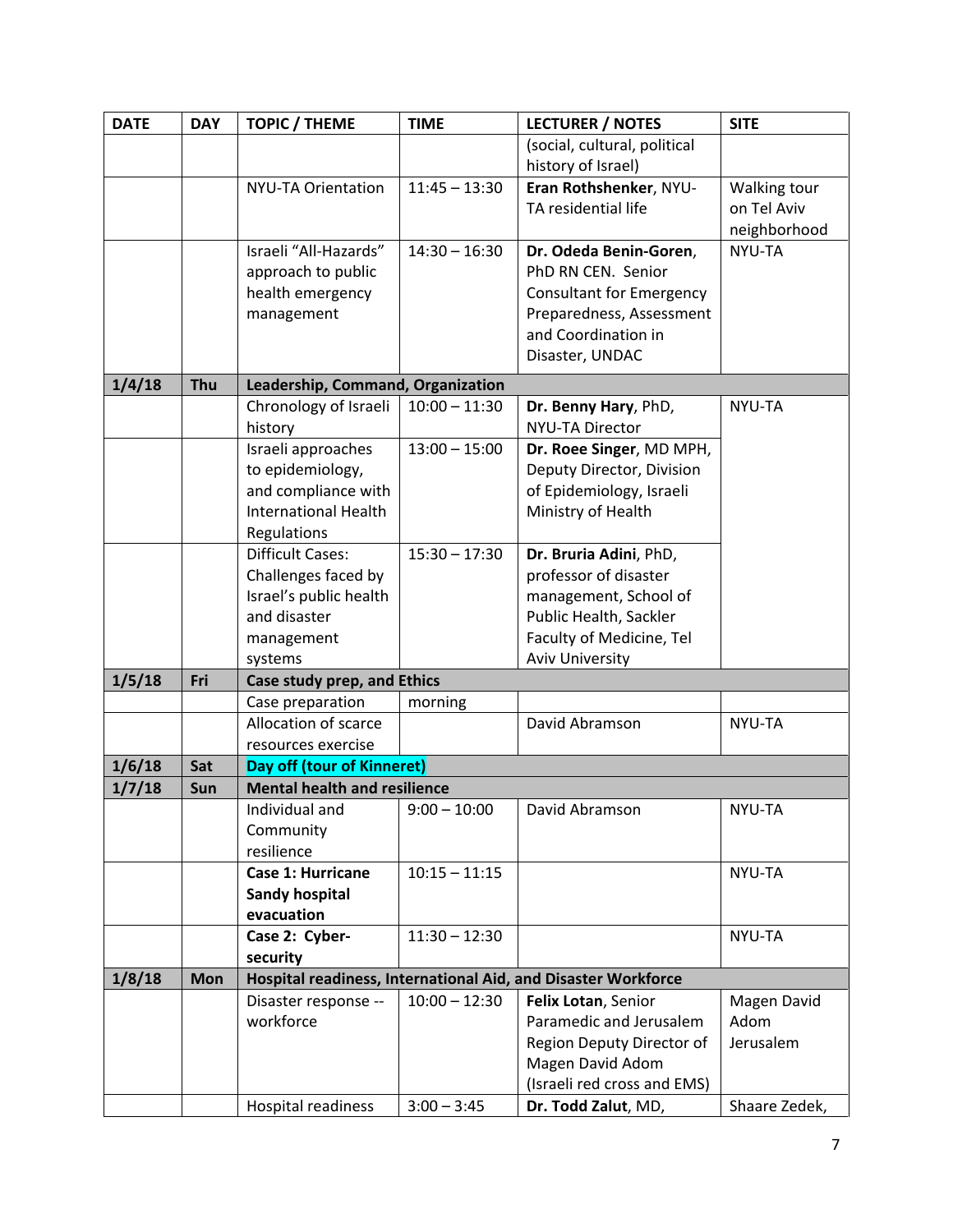| <b>DATE</b> | <b>DAY</b> | <b>TOPIC / THEME</b>                                                                             | <b>TIME</b>     | <b>LECTURER / NOTES</b>     | <b>SITE</b>     |
|-------------|------------|--------------------------------------------------------------------------------------------------|-----------------|-----------------------------|-----------------|
|             |            |                                                                                                  |                 | Director, Department of     | Jerusalem       |
|             |            |                                                                                                  |                 | Emergency Medicine,         |                 |
|             |            |                                                                                                  |                 | Shaare Zedek hospital       |                 |
|             |            | Medical                                                                                          | $3:45 - 4:30$   | Dr. Ofer Merin, MD,         |                 |
|             |            | humanitarianism                                                                                  |                 | Director of Shaare Zedek    |                 |
|             |            | Ethical challenges in                                                                            |                 | Hospital and Commander      |                 |
|             |            | mass care situations                                                                             |                 | of Israeli Defense Forces   |                 |
|             |            |                                                                                                  |                 | (IDF) Field Hospital        |                 |
| 1/9/18      | <b>Tue</b> | <b>Disaster Mental Health</b>                                                                    |                 |                             |                 |
|             |            | Tel Aviv walking                                                                                 | Morning         | Prof. Rona Yona, PhD,       |                 |
|             |            | tour                                                                                             |                 | NYU Post-doctoral fellow,   |                 |
|             |            |                                                                                                  |                 | Jewish history              |                 |
|             |            | Disaster mental                                                                                  | $13:00 - 14:30$ | Dr. Zahava Solomon, PhD,    | <b>Tel Aviv</b> |
|             |            | health and PTSD                                                                                  |                 | director of the             | University      |
|             |            |                                                                                                  |                 | Multidisciplinary Center of |                 |
|             |            |                                                                                                  |                 | <b>Excellence for Mass</b>  |                 |
|             |            |                                                                                                  |                 | Trauma Research, Tel Aviv   |                 |
|             |            |                                                                                                  |                 |                             |                 |
|             |            |                                                                                                  |                 | University                  |                 |
| 1/10/18     | Wed        | <b>Resilience &amp; Mental Health</b>                                                            |                 |                             |                 |
|             |            | International                                                                                    | $8:30 - 10:00$  | Dr. Kobi Peleg, MD,         | NYU-TA          |
|             |            | medical                                                                                          |                 | Professor of disaster       |                 |
|             |            | humanitarian                                                                                     |                 | management, Tel Aviv        |                 |
|             |            | readiness and                                                                                    |                 | University                  |                 |
|             |            | organization                                                                                     |                 |                             |                 |
|             |            | Mental health and                                                                                | $12:30 - 17:30$ | Dr. Stu Mirkin, PhD,        | Beersheva       |
|             |            | resilience                                                                                       |                 |                             |                 |
|             |            |                                                                                                  |                 | Deputy Director of          |                 |
|             |            |                                                                                                  |                 | Southern District,          |                 |
|             |            |                                                                                                  |                 | Ministry of Social Affairs  |                 |
| 1/11/18     | Thu        | <b>Emerging Infectious Diseases / Terrorism</b>                                                  |                 | and Social Services         |                 |
|             |            | Case 3: Japan                                                                                    | Morning         |                             |                 |
|             |            | Tsunami.                                                                                         |                 |                             |                 |
|             |            | Earthquake,                                                                                      |                 |                             |                 |
|             |            | radiological event                                                                               |                 |                             |                 |
|             |            | <b>Case 4: SARS</b>                                                                              | Morning         |                             |                 |
|             |            | Israeli public health                                                                            | $12:00 - 14:00$ | Dr. Isaac Ashkenazi, MD,    |                 |
|             |            | response to                                                                                      |                 | former Surgeon General      |                 |
|             |            | terrorism                                                                                        |                 | of Home Front Command,      |                 |
|             |            |                                                                                                  |                 | lecturer at Harvard         |                 |
|             |            |                                                                                                  |                 | Kennedy School of           |                 |
|             |            |                                                                                                  |                 | Government                  |                 |
| 1/12/18     | Fri        |                                                                                                  |                 |                             |                 |
| 1/13/18     | Sat        | Tour: Masada / Dead Sea (with other NYU group)<br>Tour: Masada / Dead Sea (with other NYU group) |                 |                             |                 |
| 1/14/18     | Sun        | <b>Technology / Ethics</b>                                                                       |                 |                             |                 |
|             |            | Israeli/Jewish ethics,                                                                           | $9:30 - 12:30$  | Rabbi Yoav Ende, director   | Kibbutz         |
|             |            |                                                                                                  |                 |                             |                 |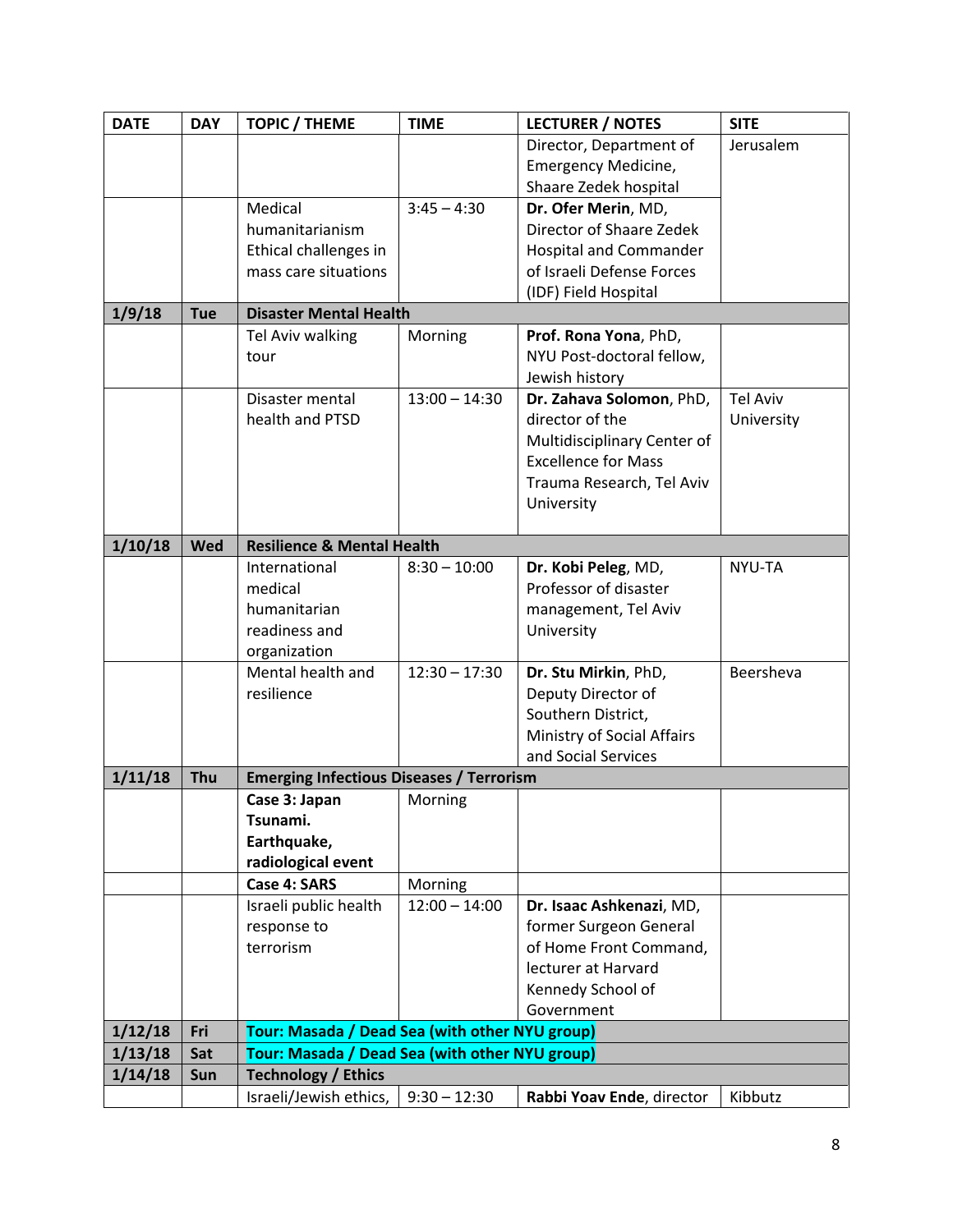| <b>DATE</b> | <b>DAY</b> | <b>TOPIC / THEME</b>          | <b>TIME</b>     | <b>LECTURER / NOTES</b>                     | <b>SITE</b> |
|-------------|------------|-------------------------------|-----------------|---------------------------------------------|-------------|
|             |            | and an introduction           |                 | of the Education Center,                    | Hannaton    |
|             |            | to an Israeli kibbutz         |                 | blogger for Times of Israel                 |             |
|             |            | Israeli high-tech             | $2:30 - 4:00$   | Dr. Arik Eisenkraft, MD,                    | Haifa       |
|             |            | sector involvement            |                 | director of Homeland                        |             |
|             |            | in preparedness and           |                 | Security projects,                          |             |
|             |            | response                      |                 | Pluristem Therapeutics,                     |             |
|             |            |                               |                 | former head of R&D in                       |             |
|             |            |                               |                 | medical countermeasures                     |             |
|             |            |                               |                 | for non-conventional                        |             |
|             |            |                               |                 | weapons for IDF                             |             |
| 1/15/18     | <b>Mon</b> | <b>Research</b>               |                 | <b>IPRED (David Intercontinental Hotel)</b> |             |
| 1/16/18     | <b>Tue</b> | <b>Research</b>               |                 | <b>IPRED (David Intercontinental Hotel)</b> |             |
| 1/17/18     | <b>Wed</b> | <b>Summary and Reflection</b> |                 |                                             |             |
|             |            | Conference Critique           | $11:00 - 14:30$ |                                             | NYU-TA      |
|             |            | Presentations on              |                 |                                             |             |
|             |            | <b>IPRED</b>                  |                 |                                             |             |
|             |            | US federal response           | $15:00 - 16:00$ | Dr. Andy Garrett, MD                        |             |
|             |            | and recovery                  |                 | MPH, US DHHS/ASPR,                          |             |
|             |            | systems in practice;          |                 | Senior Medical Advisor,                     |             |
|             |            | US medical                    |                 | former director of                          |             |
|             |            | humanitarianism               |                 | <b>National Disaster Medical</b>            |             |
|             |            |                               |                 | System                                      |             |
|             |            | Reflections on                | $16:15 - 17:00$ |                                             |             |
|             |            | public health                 |                 |                                             |             |
|             |            | emergency                     |                 |                                             |             |
|             |            | preparedness,                 |                 |                                             |             |
|             |            | response and                  |                 |                                             |             |
|             |            | recovery                      |                 |                                             |             |
|             |            | <b>Final Dinner</b>           |                 |                                             |             |
| 1/18/18     | Thu        | <b>Students depart</b>        |                 |                                             |             |

# **STATEMENT OF ACADEMIC INTEGRITY:**

The NYU College of Global Public Health (CGPH) values both open inquiry and academic integrity. Students in the program are expected to follow standards of excellence set forth by New York University. Such standards include respect, honesty and responsibility. The CGPH does not tolerate violations to academic integrity including:

- Plagiarism
- Cheating on an exam
- Submitting your own work toward requirements in more than one course without prior approval from the instructor
- Collaborating with other students for work expected to be completed individually
- Giving your work to another student to submit as his/her own
- Purchasing or using papers or work online or from a commercial firm and presenting it as your own work